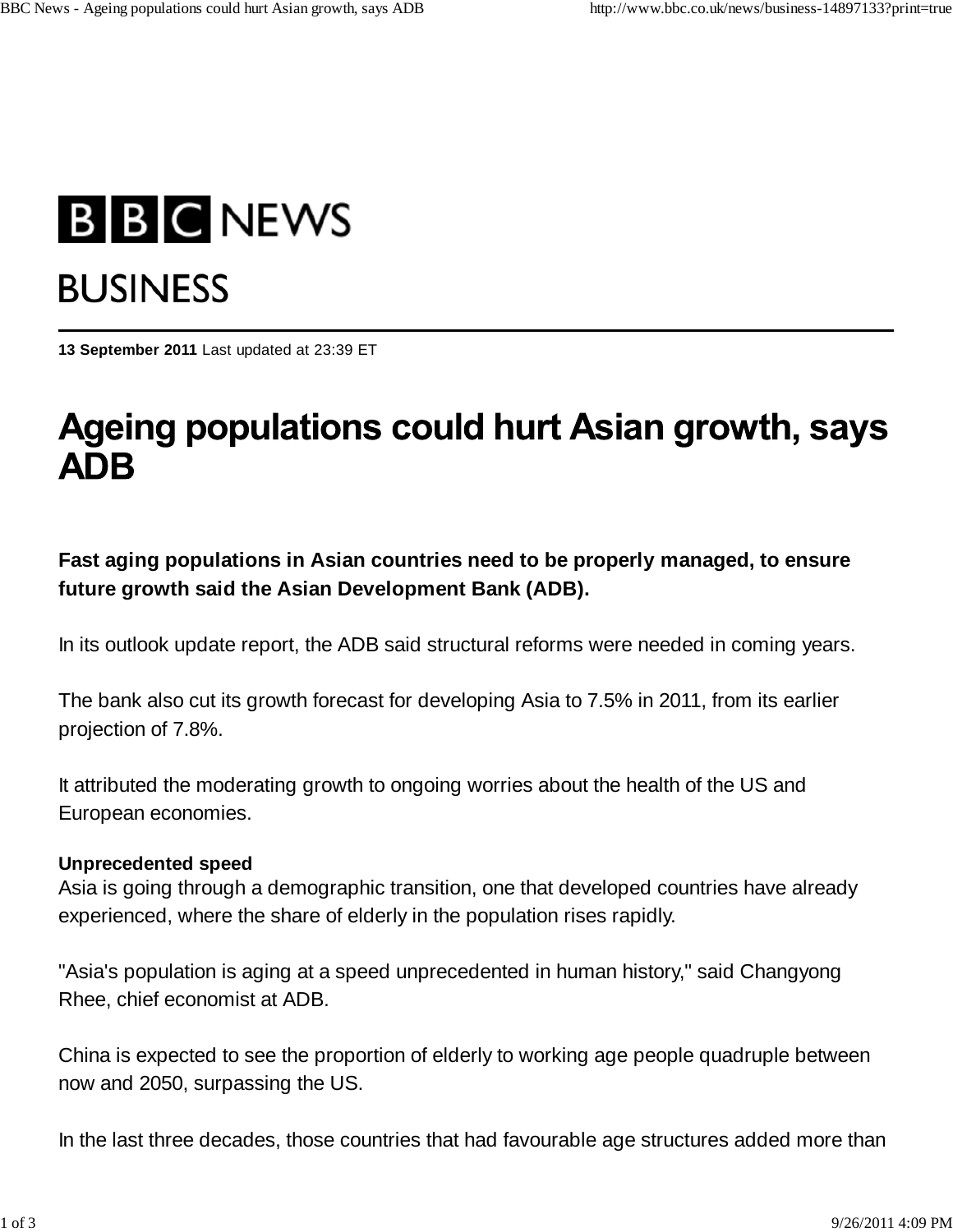1 percentage point to average annual per capita gross domestic product growth, according to the ADB.

It cited the example of Indonesia, Korea, Malaysia and China.

However, an ageing population means that demographic factors will be less of a significant source of economic growth.

"As the population dividend that fuelled Asia's labour-intensive growth becomes a tax, the region must find more innovative ways to sustain its economic expansion, and to provide more comprehensive support to its elderly," Mr Rhee said.

The report said governments needed to make labour markets more flexible and start strengthening pension, healthcare and social security programmes.

#### **Demand slowdown**

Along with warnings for the future, the ADB also highlighted a bleaker economic outlook.

While lowering its growth forecast for this year, the bank has also trimmed its projection for 2012 to 7.5% from 7.7%.

The bank said ongoing concerns over European and US debt had hit demand from those economies and hurt export growth in many Asian countries.

It also says price pressures remain a threat too, with the inflation rate for developing Asia expected to average 5.8% this year.

That is higher than an initial estimate of 5.3% in April.

However, the bank said increased intra-regional trade, as well as strong domestic demand, are helping to maintain solid growth levels.

### **More Business stories**



**Banks rally on rescue deal hopes**

#### **[/news/business-15057859]** European stock close ahead, with bank shares rising sharply on hopes that policymakers can stabilise the eurozone debt crisis. **Boeing delivers first Dreamliner [/news/business-15040244]**